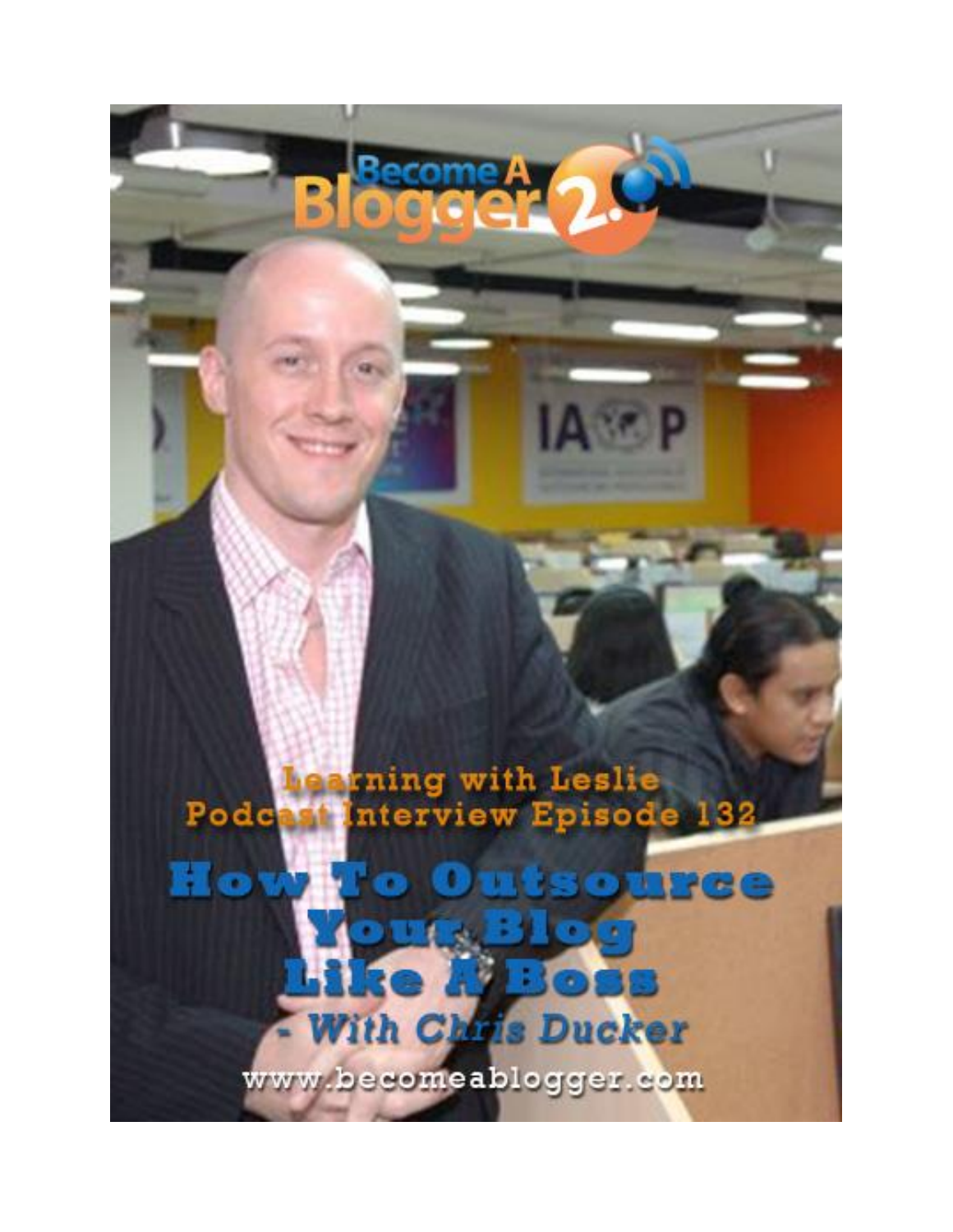

*This Transcript is provided by Become a Blogger. For more Resources like this, visit [www.becomeablogger.com.](http://www.becomeablogger.com/)*

## **Introductions**

*[Intro by Guy Kawasaki, Gideon Shalwick, and Farnoosh Brock]*

Hello, hello, hello and welcome to another episode of Learning with Leslie, the podcast where you learn, I learn, we all learn about how to build an online business with a blog. No, I'm not talking about one of those blogs that will fall by the wayside when Google has a mood swing (*laughs*). I'm talking about one that will thrive no matter what gets thrown at it.

I'm your host, Leslie Samuel from becomeablogger.com where we're changing the world one blog at a time. As usual, I have another exciting interview for you today. I'm on the line with my good friend, Chris Ducker from [chrisducker.com](http://chrisducker.com/) who has been working the virtual way so much that it has become his expertise.

He has mastered the art of managing outsourced people so that he can live the life he's always wanted -- more stress free and more time to spend with his wife and kids. With that, he's been named as the "Virtual Business Guru," "Outsourcing Evangelist," the "King of Kings in Outsourcing," (I love that one, man) and probably a lot more. He's gone a long way in his business. He has a passion to achieve his goal of becoming the "Virtual CEO" and that is probably what has brought him to where he is now.

Today, we're going to be talking about outsourcing and how you as a blogger can do it the right way. That's what we're going to talk about today.

# **From UK to Hong Kong**

**LESLIE:** Chris, man, how are you doing today?

**CHRIS:** I'm good, man. That was quite an intro. I'm very, very impressed. Right out of the gate. I think I'm going to retire from podcasting. I can't be that. I can't be any better than that.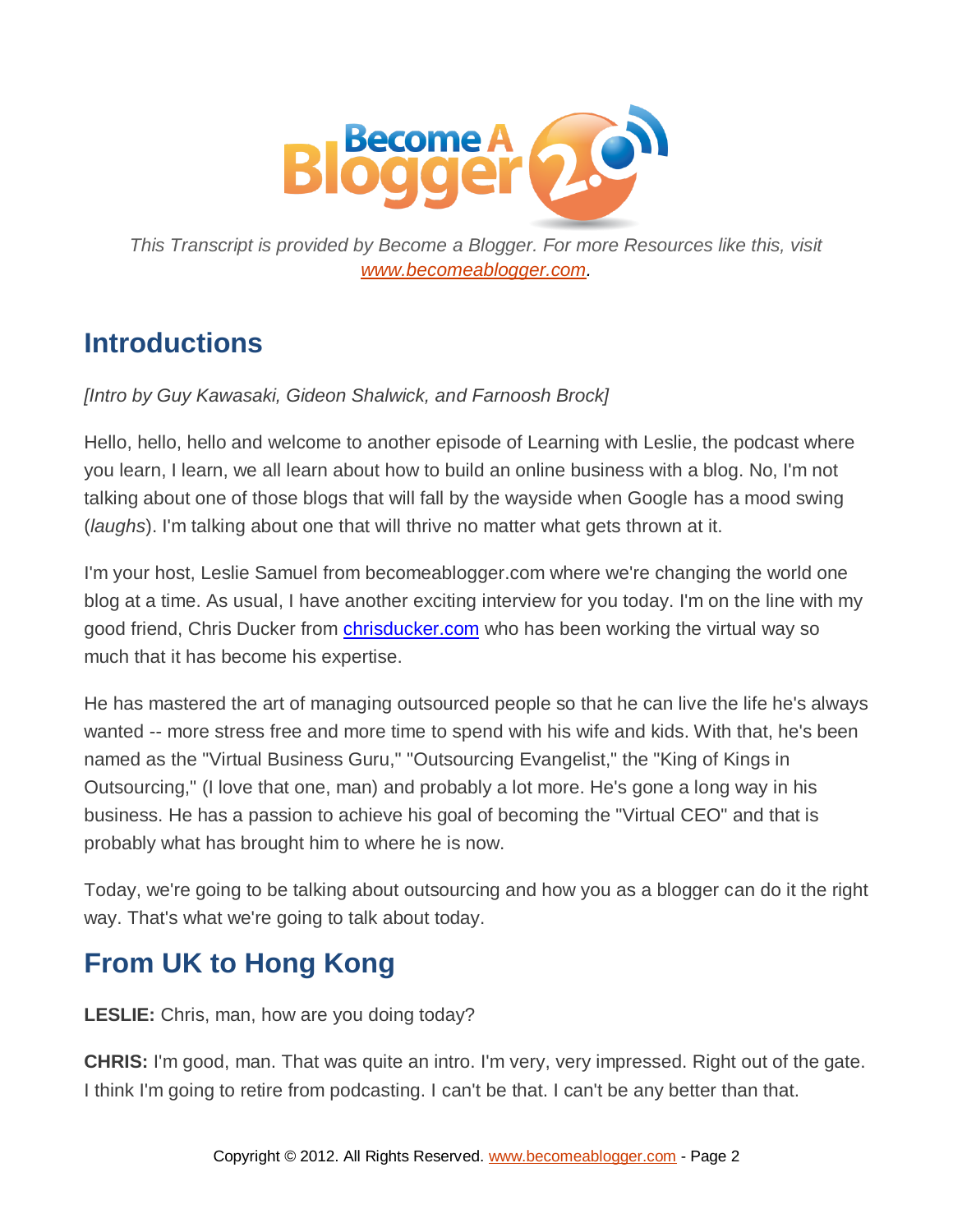**LESLIE:** No, you can't do that. You can't retire. We got to keep this thing going man. This thing is too much fun.

**CHRIS:** I hear you, man. I hear you.

**LESLIE:** We've met in Las Vegas at New Media Expo. We were friends online from before that but, we kind of connected in Vegas and hit it off almost immediately… Not almost immediately but, immediately and to come full circle and be able to do this podcast and this interview is just a privilege. So, thank you for joining me on here, man.

**CHRIS:** No, it's all my pleasure.

**LESLIE:** Awesome.

**CHRIS:** I have some research here on you and I'm a bit confused. So, you're going to have to help me out on here because it's just seems like, okay, so I'm listening to you right now and you sound obviously, like you're from the UK.

And then, I'm looking at this and I'm seeing things about Hong Kong, I'm seeing stuff about the Philippines and you're living… Clarify everything for me. In terms of this living all over the world, what is that history like?

**CHRIS:** It's full of fantastic memories and experiences that we talked about and enjoyed and remembered for a long, long time. You mentioned Hong Kong there. I worked in and out of Hong Kong for about four years or so in the mid to late 90s. I was involved to a certain degree with a film industry over there. Man, those three or five years or so in the mid-90s were probably some of my most fondest memories and experiences came out of my trips between London and Hong Kong. I look back on that area with a lot of very fond memories. It's just funny you dig it up. Not many people do. They just go from London to the Philippines.

**LESLIE:** I'm even more interested now. In the film industry, were you like the Hong Kong movie star or something of that sort? What were you doing?

**CHRIS:** No, I'm nowhere talented. Close to that. Back in the UK, I was in the publishing business for a long time working for one of the large publishers in London called Hemming. They did everything from monthly magazines to the British Medical Journal, all that sort of stuff. As a sideline, as a sort of a first entrepreneurial type push, I started publishing my own magazine or Hong Kong film because I was a big Kung Fu and Hong Kong movie fan so, I thought, well, there's nothing else like it in the UK. I'm going to go for it and see what I can do.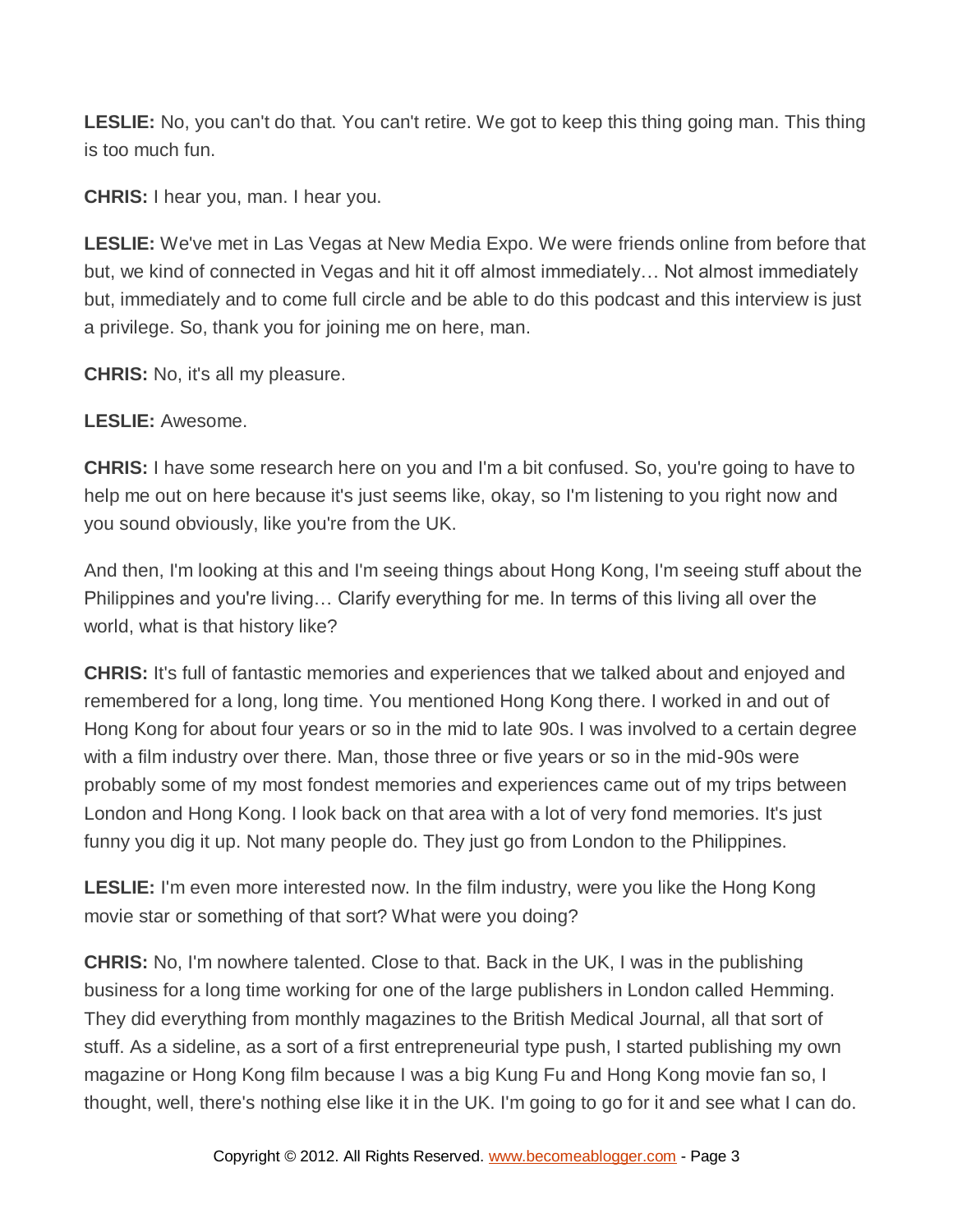Within a four year period, we developed a great following. We did a feature-length documentary that I filmed entirely on location in Hong Kong, interviewed a ton of stars, hung out with guys like Jackie Chan and Jet Li and all those super cool guys back in that era before they became huge names in the US, you can't get near them now.

I think, literally, the first time I met Jackie was just as he did *Rumble in the Bronx* which was his big breakthrough film I think in '94 or '95 and then, with Jet, he did *Romeo Must Die* with a Aaliyah. I was actually kind of like his UK rep for a while. If you wanted interview set up and if you wanted to sort of get to him as a fan, you had to go through me. So, that was kind of cool.

**LESLIE:** Oh, you see? I knew interesting things would come out of this. I had absolutely no idea. So, let me ask you this. You look at all those experiences back there and you have the challenge right now of coming up with one sentence as to what you got from there from that time in your life that you are applying today in your business. What would that be?

I know, I just spring that on you right there, right?

**CHRIS:** Yes, you did. I would say be humble. The Chinese are quite conservative. They are very kind of traditionally rooted. There were a lot of instances where if that humble-ness wasn't there, we probably wouldn't have got to hangout with the directors and the actresses and the movie stars and the producers. I actually sat, and I can't remember the guy's name now, and that's terrible but, it was many years ago, I actually sat in an editing suite with the guy that helped Bruce Lee edit *The Way of the Dragon* in '71 or whatever it was.

#### **LESLIE:** Oh wow.

**CHRIS:** The guy was like, he must have been probably 60 or something at that time and obviously, he can't speak a word of English so, we had an interpreter. My Cantonese was pigeon at the best of times and so, yes, just be humble.

You can get a bit of an ego, that's cool. I think we've all got a little bit of an ego. Anybody that does anything that puts themselves out there a little bit we've all got a little bit of an ego but, just keeping in check and understand regardless of how fantastic you think you are, there are way more fantastic people out there than you ever… it really is the case.

# **Starting life in the Philippines**

**LESLIE:** Awesome. That's a good tip. All right, sweet. Philippines, fill me in.

**CHRIS:** Right, what do you want to know? [*Laughs*]

Copyright © 2012. All Rights Reserved. www.becomeablogger.com - Page 4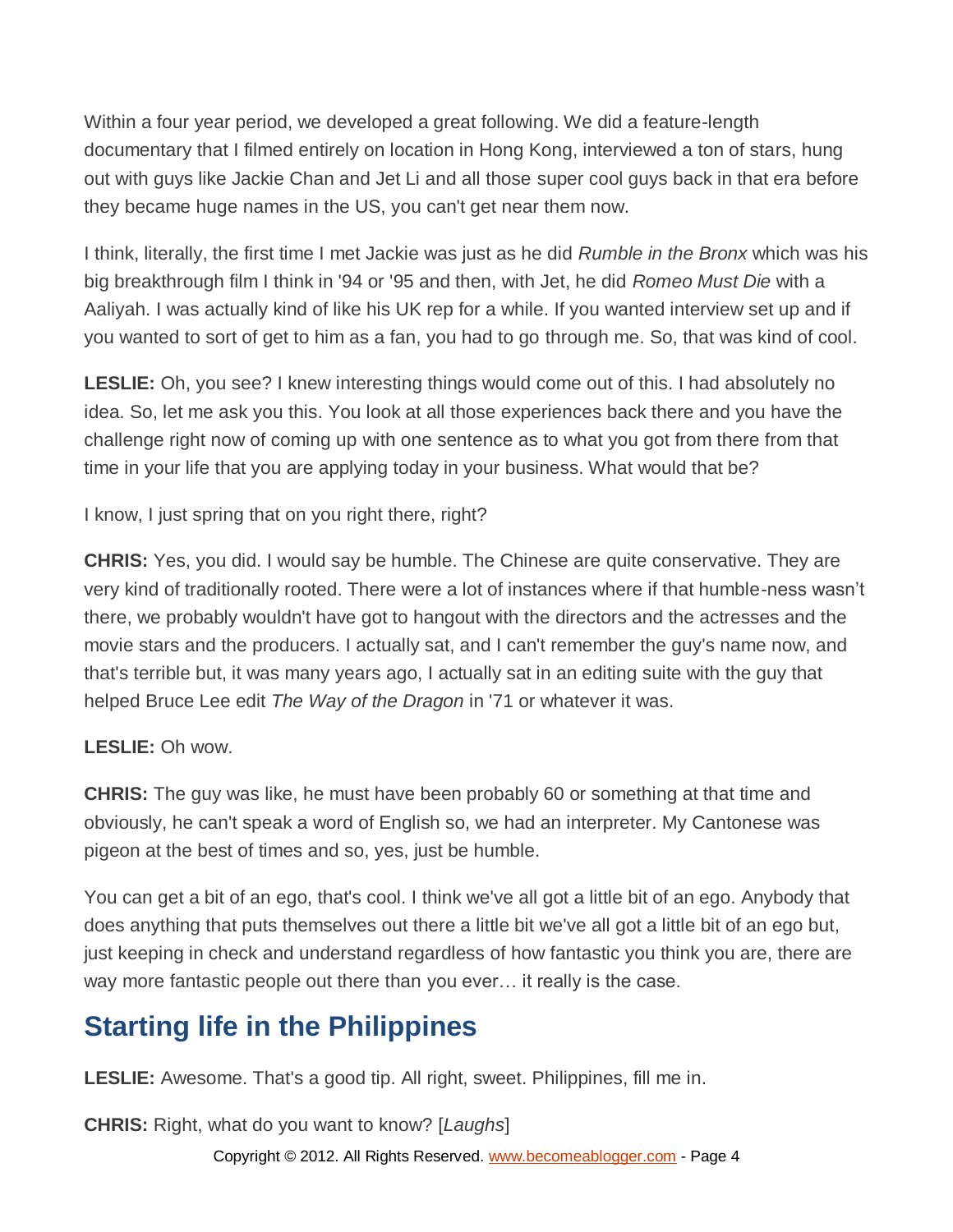**LESLIE:** I want to know how did you end up in the Philippines? I mean, UK, now Hong Kong, Philippines. How did you get there?

**CHRIS:** Well, I went to the Philippines the first time when I was actually working in and out of Hong Kong. It was on the way back from Hong Kong to London, I stopped over in Manila for, I think four nights it was and we just hung out with a buddy over there and I just really liked that. I thought it was just a great place, a great city, Makati, which is the capital of Manila, and Manila being the capital of the country.

An opportunity presented itself where I was going to come over to the Philippines and work with one of the banks over here and train their telemarketing staff. That's basically how I got over here initially. I have been involved in the sales and marketing, particularly the telemarketing side of the sales world for pretty much my entire career.

And so, I came over and I did a couple of jobs in that particular industry for a couple of the different banks and then, started going out and setting up call centers for other companies who wanted the presence here as a consultant and get some additional consulting work and things like that for companies over in the United States.

Then, I got tired of working for other people and decided it was time to break free, start making myself some real money. That's when I set up the **Live 2 Sell Group** which was in 2006 and then, really exploding it properly in 2008.

**LESLIE:** Oh wow, so that's been going on for a while. So, what is the Live 2 Sell Group all about?



**CHRIS:** It's a call center. It's an outsource call center. We do lead generation and mostly outbound calling, lead gen, appointment setting, database cleansing but, we also do a certain amount of customer service and stuff like that as well.

It was out of that business and the combination of us kind of really building our online presence quite quickly out of the gate with that in 2008 because we're a local firm for a while and then, we decided to go International.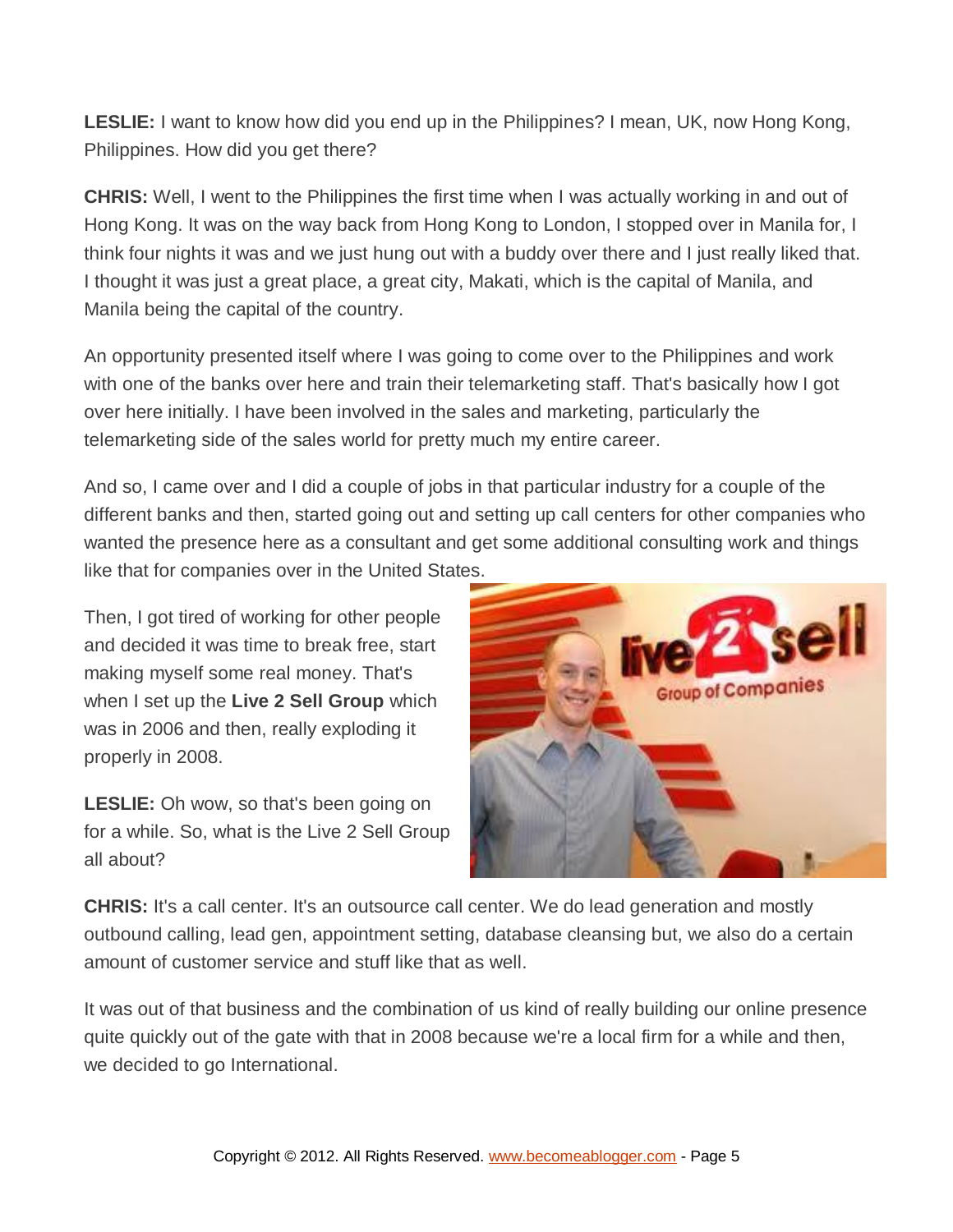And so, if you want to go International, you can't rely on the local market. You got to pitch yourself out hard to everybody else out there and that's when the Internet came into play obviously.

By the end of the second year, it has been running really properly, well actually into the first year going into the beginning of 2009 and further into the year. We started getting all these emails from people. They were saying things like, "I want to get a virtual assistant like in the **Four-Hour Work Week**."

I'm like, "What the hell is this Four-Hour Work Week thing?"

# **The birth of Virtual Staff Finder**

**CHRIS:** At first, we weren't involved in the VA game. I'd actually worked with VAs on and off for a number of years but, we didn't provide virtual assistants or anything back in 2008 or 2009. I think it was very early on in 2010. The light bulb went off and I hit myself around the head with a hammer and said, "Hold on Chris, wait a minute. You're just answering these emails and saying, 'We don't do that. Go to Elance or go to oDesk,'



or whatever." There must be a way to make money here.

The entrepreneurial mindset kicks in and I sat down and spoke with a load of people that were in the market for VAs and that's where [Virtual Staff Finder](http://www.virtualstafffinder.com/) was born because we were solving a problem. There was an issue between finding really good quality, full time people here in the Philippines that weren't freelancing on the side and things like that, like a real team member and that's exactly what we decided to do.

We started Virtual Staff Finder. We've just celebrated our third birthday and we've helped now, I believe, about 1400 VAs here in the Philippines get hired with people overseas. It's a noble cause at the same time.

**LESLIE:** That is awesome. So, Virtual Staff Finder. Basically, someone can come to Virtual Staff Finder and they can tell you what they are looking for and you go out and do the work of finding a VA for them, right?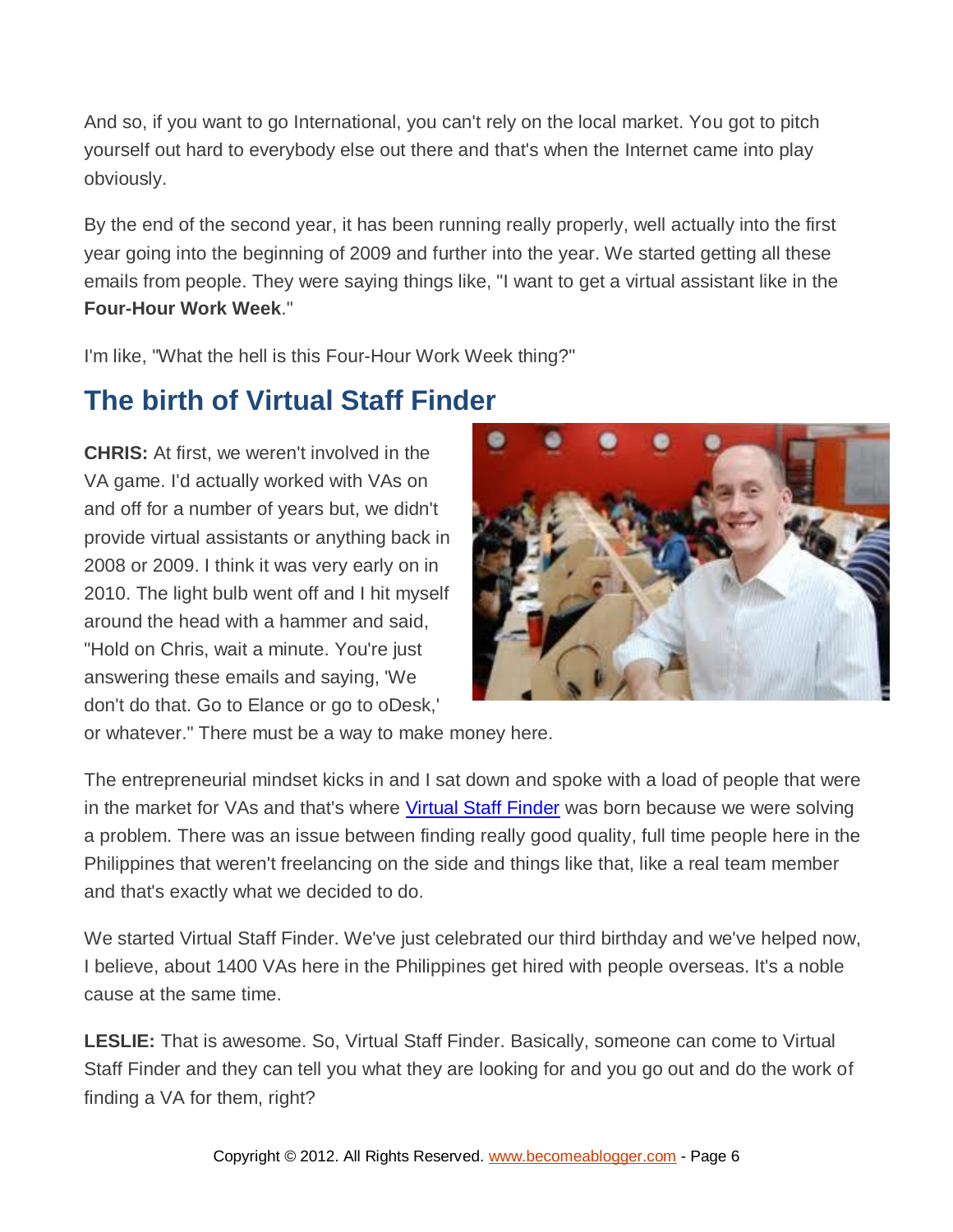**CHRIS:** Exactly. It's a match-making service. It's what it is.

**LESLIE:** Match-making service, all right.

**CHRIS:** Without the romance.

### **The new book, 'Virtual Freedom'**

**LESLIE:** Without the romance [*laughs*]. Well, you know. Anyhow…

Obviously, you've gotten into this outsourcing thing pretty heavily. I see that you wrote a few books on it, The Definitive Guide to Outsourcing to the Philippines, Business Growth and Outsourcing Lifestyle, Saving the Day the Virtual Way… Oh, I like that, " Saving the Day the Virtual Way." That has a nice ring to it.

**CHRIS:** Like that? Have you seen the cover of the book?

**LESLIE:** I haven't seen it. I'm just looking at my notes here.

**CHRIS:** You got to see the cover of the book.



**LESLIE:** Well, if I got to see it then, everybody that's listening has to see it too. So, I'll put that cover of the book in the show notes. Anyone that's interested, this is going to be Episode 132, becmoeablogger.com/episode132 and you will be able to see how awesome the cover of that book is.

**CHRIS:** It was a really cool idea. I had no idea. I just gave it to one of my VAs and said, "Here put a cool cover together for

that." He came up with that idea and I was like, "Oh my God! He's a Genius." You got to check it out.

**LESLIE:** That is… Oh! I love it. I had to do a Google Search really quick. I just love it. I'm not even going to give it away. I'm just going to say, "Okay, you got to check it out at becomeablogger.com/episode132 and you got to see it." That is pretty awesome. Sweet. Okay, let's move on then.

You're working on one right now? Tell us about the one you're working on right now?

Copyright © 2012. All Rights Reserved. www.becomeablogger.com - Page 7 **CHRIS:** All those other books are eBooks. They are all for free. You can get them on my site for free but, just literally recently, I finish the full manuscript for my first traditionally published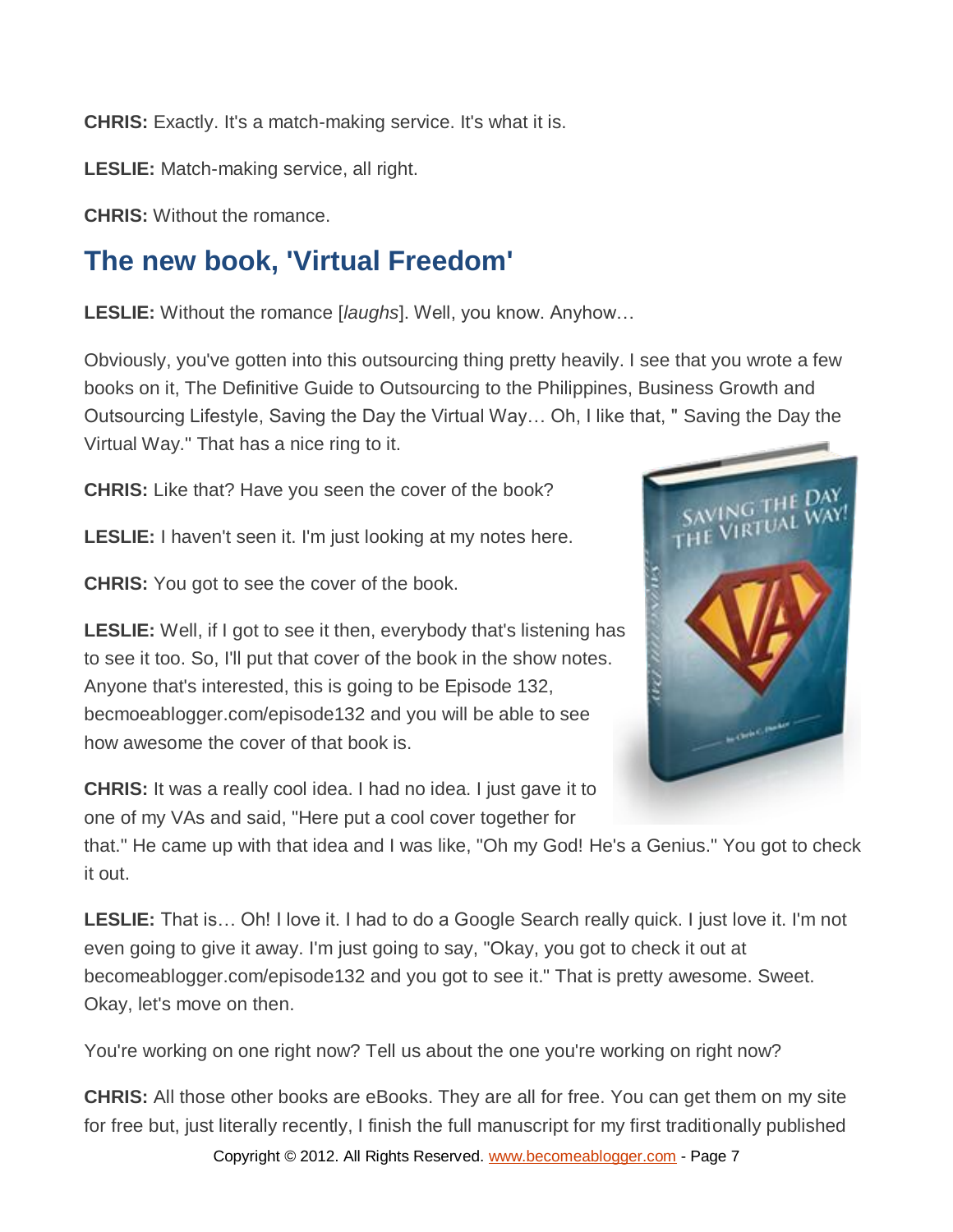book. I got a book offer thrown at me at the end of last year and to cut the long story short, I signed it. It's been a dream of mine to write a traditionally published book for many, many years.

I don't think I've really been as experienced and as full freight in the industry up until this point, really to do that. There's a lot of people that write books on subjects that they claim to be real experts but, you can see that they're just literally skating around the edges of the rink. They're not going to go in and start trying to do any of those sexy turns and things like that.

I do the sexy turns and flips and somersaults and all the rest of it with this book but, yes, it's called "Virtual Freedom." I haven't held back at all. Everything from how to find, how to hire, how to train, how to manage, how to motivate, how to build a proper virtual team of people with different roles as opposed to hire for the role not just for the task.

The difference between project-based outsourcing and team-building outsourcing… The whole kit and caboodle. I was actually contracted to do 45,000 words but, I ended up giving a manuscript of almost 40% more than that. It's a big chunk of a book.

**LESLIE:** Wow. What I like about what I have heard about it so far in terms of what you said is in there is, a lot of people, myself included read the Four-Hour Work Week and thought to themselves, "This is what I want to do." It has a good section in there about outsourcing.

But, since then, there really has not been anything that really dives into outsourcing in those steps and I think this is going to be a great way of doing it.

And, what is awesome is that you're on this interview right now and you are going to start to break down some of those things right now so that, people that are listening, they can actually leave here and get an outsourcer, start working with their VA to have some productivity.

I want to shift gears and I want to go into some of the how-to first.

**CHRIS:** Let's do it. Let's do it. Forget the Hong Kong movie stuff. This is way more fun. Let's do it.

### **How to outsource the right way**

**LESLIE:** There you go. All right, sweet. So, let's start at the beginning.

I am a blogger. The person that's listening to this is most likely a blogger, maybe just getting started, maybe they have some experience and they are making some money but, they know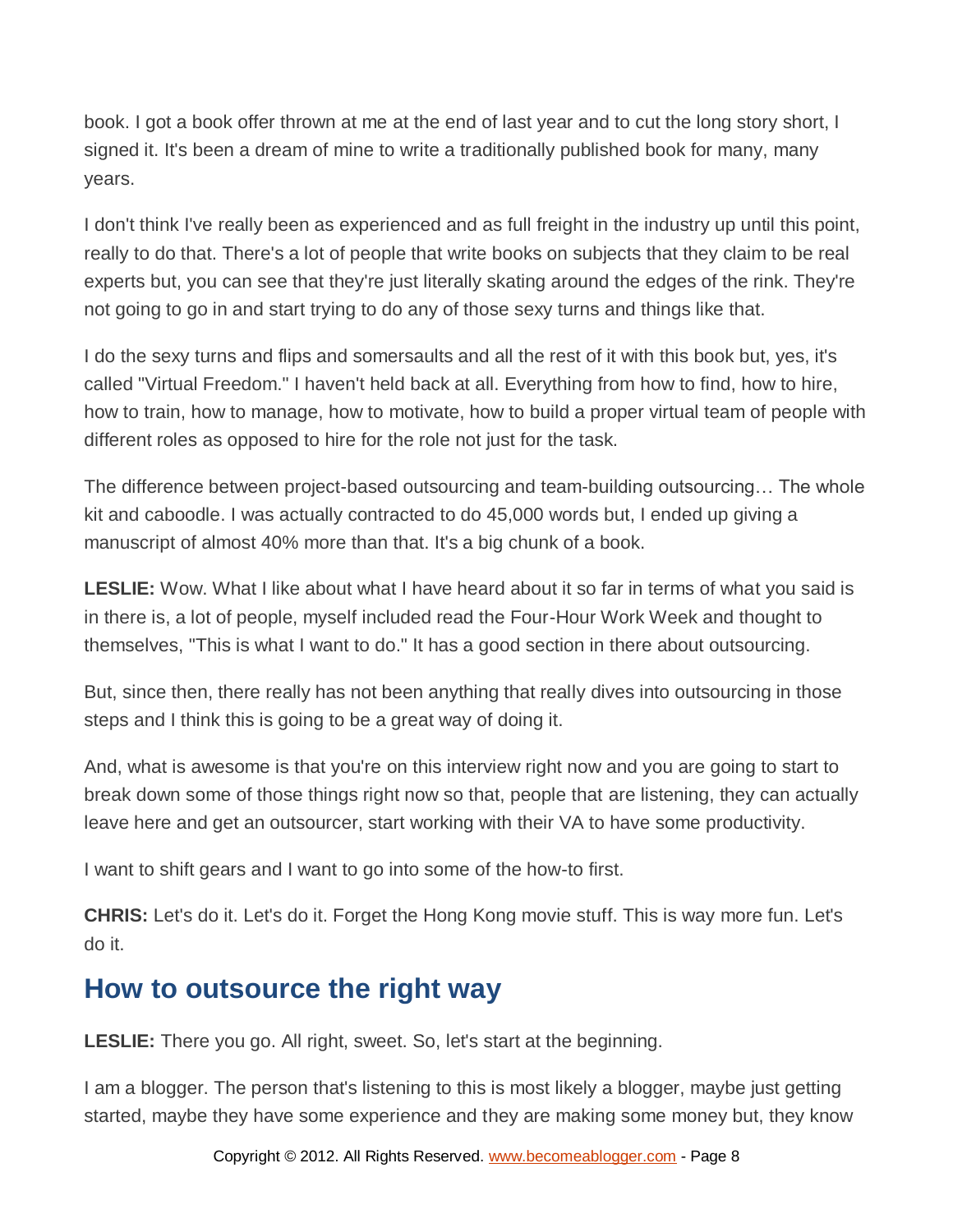that they need to be more efficient, they need to find an outsourcer and get that outsourcer to help them to multiply their efforts.

How do I find an outsourcer?

#### **Finding the right outsourcer**

**CHRIS:** Okay, so the first thing you got to understand, and this is one of the biggest mistakes that people make right out the gate is that there are two very different types of outsourcing.

The first one is outsourcing on a task by task or a project by project basis. So, it happens, it finishes and that's that.

The other one is where you're really talking about building a team of people. That's why they call it team building outsourcing.

Let's look at the first one real quick. The first one is where you need a logo designed, or a landing page developed or some transcription work done or podcast or blogging, branding in particular for Facebook pages and Google+ pages, YouTube channels… that sort of type of thing.

Once you've done that, you've done it. It's a one-time job. So, you're better off hiring those types of people on a project by project basis rather than hiring them full time and then, thinking to yourself, "Oh my God, I got to find more work," that sort of type of thing.

That's the first thing. That's the first kind of outsourcing model that's out there. You can go to places like Elance, oDesk, and Freelancer, and all those other sites out there that help you do just that. They will put you in connection with these freelancers and these VAs all around the world, not just in the Philippines and you'll be able to get that work done at a decent price relatively quickly.

The second type of outsourcing is the one that I'm more excited about. It's the one that turns me on more. That is because it's about building teams. That's about hiring for the role not for the task. That's another mistake that a lot of people make, they think they can hire one person for one task and then, get them doing lots of other tasks. What that ends up doing is turning into what I call a "Super VA."

The super VA, honestly speaking, does not exist. You might be able to find the odd VA here and there that can handle maybe a little bit of graphic design work if they're a web developer or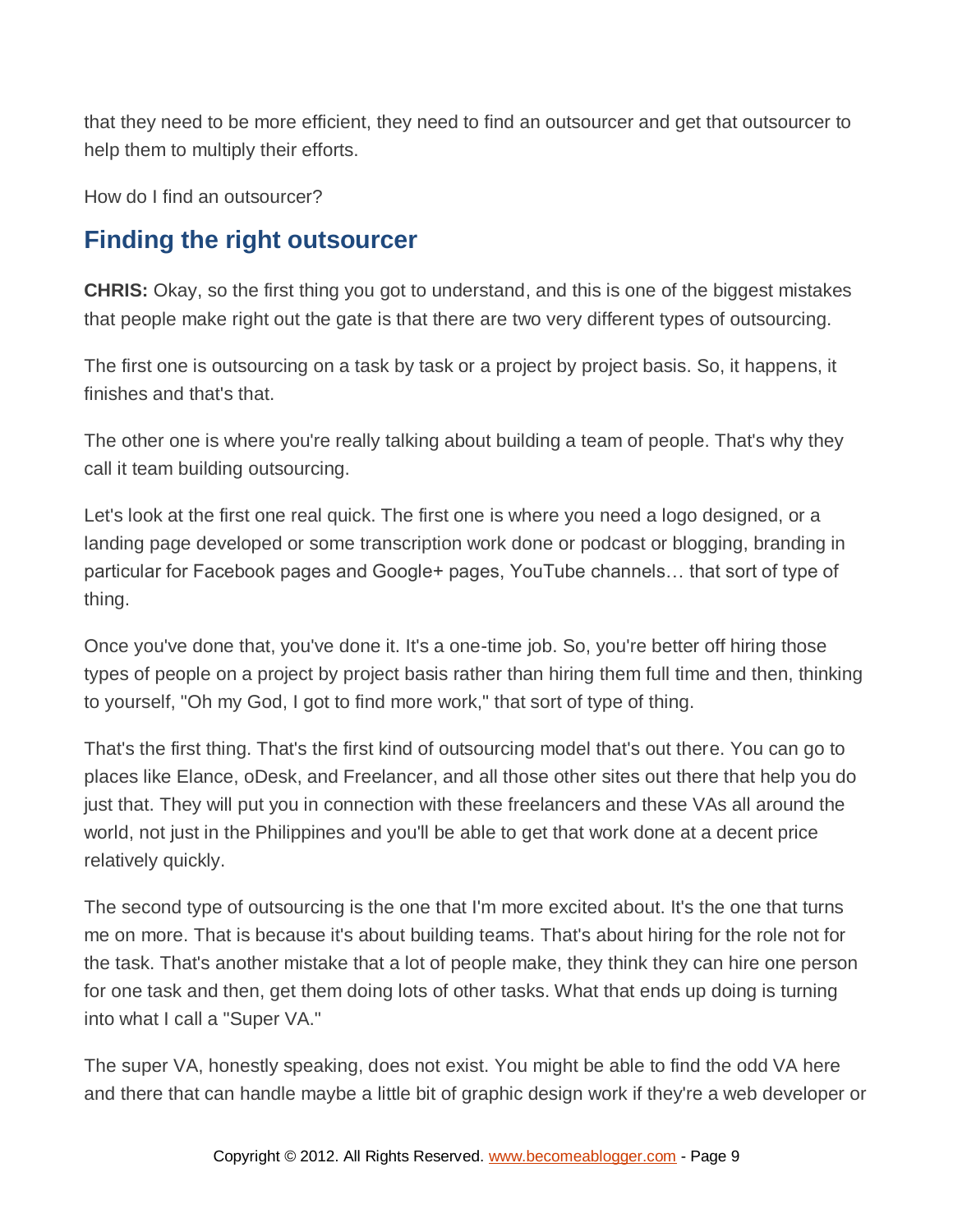maybe they can do a little bit of video editing if they are a graphic designer or something like that, right?

But, ultimately, you've got to hire for the role, not for the task. If you're not ready to hire for a role full time, that's cool. You just go back to the project by project basis. It's not rocket science. If there's enough work on the table to hire somebody either part-time which is basically 20 hours a week, or full time 40 hours a week, then you hire for the team building aspect in mind which is exactly what you have done with your two VAs, right?

**LESLIE:** Yes, definitely. I have two actually that are working 20 hours a week and one is more of a general VA that does some of my administrative duties and then, the other one is a technical assistant that deals with all the tech stuff so that, I don't have to do it.

**CHRIS:** Right, exactly. So, you figured out what exactly what roles you needed to fill. You understood the fact that, you know, you can't get one person to do both of those roles. You hire two people on a part-time basis feeling that void in both angles. That's exactly the right mindset to follow.

That's really how, in terms of a blogging standpoint, you got to look at some of the things that you could end up outsourcing from a blogging perspective and there's a lot of things in mind but, ultimately, it's about understanding that first step of, "Do I need to hire somebody full time or even part time? Or, can I just get this one person to do this one job for me?"

## **Determining what tasks and roles to outsource in your business**

**LESLIE:** Now, that selecting that person for that role, that's not an easy process. When I think about the process that I went through in order to find the people that I have right now, it was extremely extensive.

What are some of the steps that you recommend for someone to take?

**CHRIS:** Well, the first thing you're going to try to figure out is what are you going to outsource? You can't start thinking about the types of people you need unless you know the types of tasks they're going to be handling for you.

The easiest way to get over this is doing an exercise that I have done now, I don't know, hundreds of times through podcasts and blog posts and also live on stages when I present but, ultimately, it's called my three lists to freedom exercise.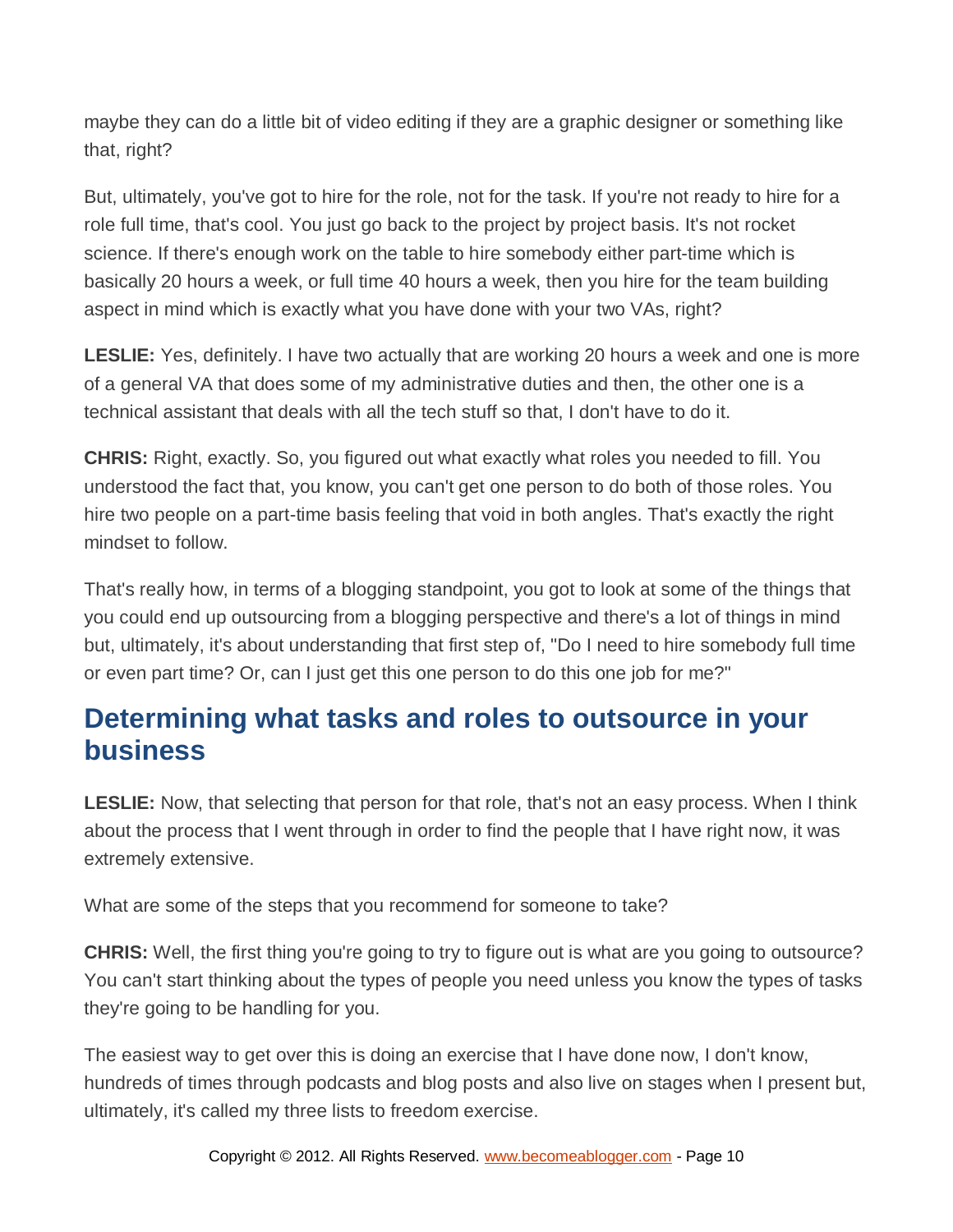What you do is you get a piece of paper, a white board or an iPad or whatever you use to make your notes and you just draw two lines down creating three columns.

On the first column, you create a list of all the things that you just don't like doing. This is the stuff that you procrastinate forever about. You leave it right to the last moment and then, you rush it because you just…It doesn't turn you on. It doesn't get you going at all. That's the first column.



The second column is a list of all the things that you can't do. As entrepreneurs and bloggers do come on to the realm of entrepreneurs as far as I'm concerned, as entrepreneurs are very strange breed. We believe that ultimately, we are the masters of our own Universe. There's no Kryptonite out there, right? We can do everything.

The word "recharge" only actually applies to our cellphone. It doesn't apply to us. It doesn't apply to anything to do with our business, just about the phone.

But, really what it comes down to that second column is a list of all things you can't do. You go to soul search a little bit. Say to yourself, "Am I a coder? No, I'm not. Then, why the hell am I trying to re-code this landing page? Get someone else to do it."

"Am I a graphic designer? No, I'm not. Then, why am I messing around with this logo for my new Powerpoint presentation? I'll get someone else to do it."

That's the second list is a list of all the things that you can't do. Someone else, believe me, someone else out there can do it way better for you. Once you start weighing up the cost of your time compared to what you would end up paying them, it's a no-brainer as far as I'm concerned nine times out of ten. That's your second column.

The third and the final column is by far, the single most important list of the three lists that you create here and that is because it's a list of all the things that you feel as the boss, as your business owner that you shouldn't be actually doing.

This is a really important one because it genuinely gets you to engage your head with your heart. You're not just focusing on pure gut here. You know that there are certain tasks that you can do, that you like doing that you can do well. But, should you be doing them? Should you be doing them as a business owner?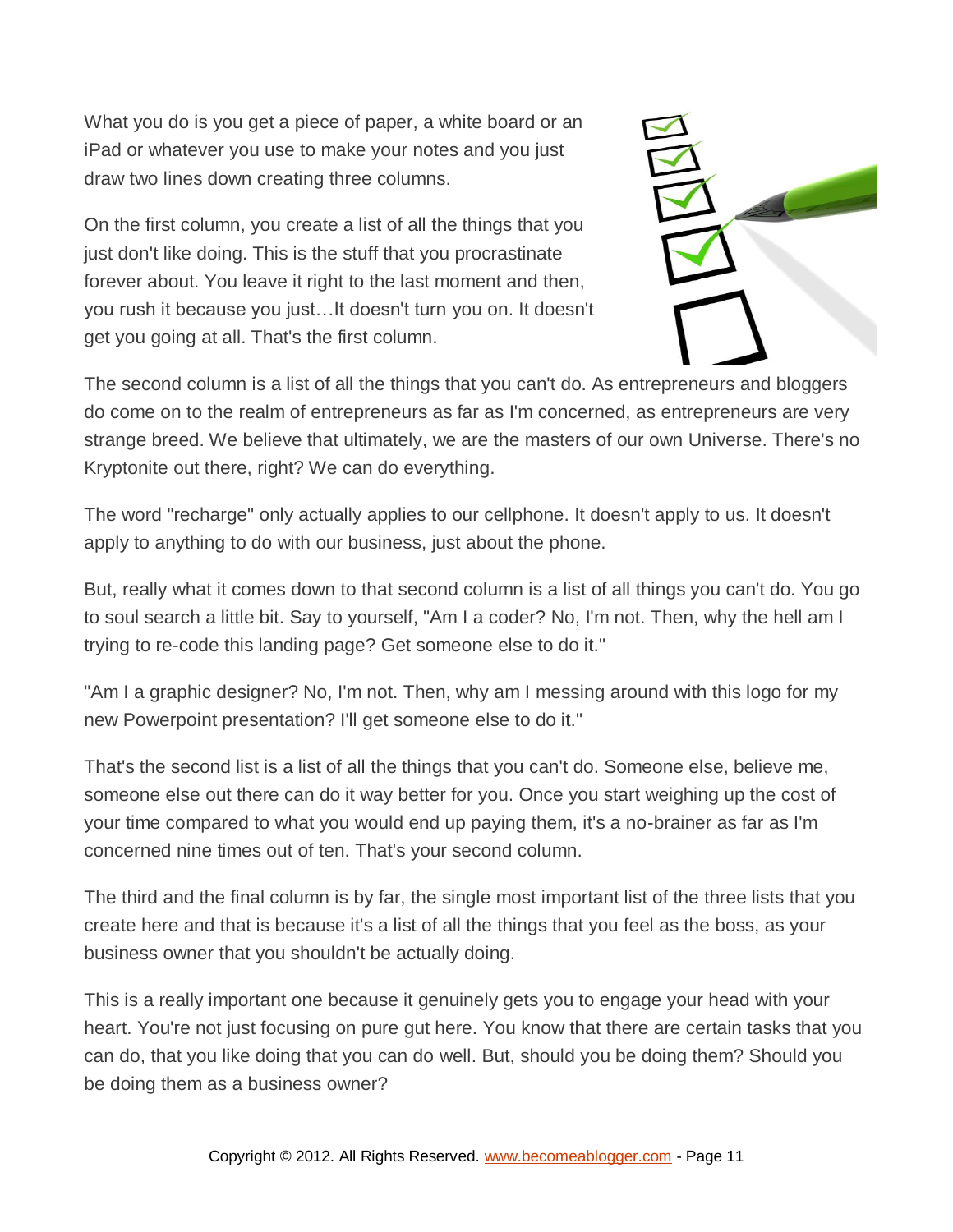If the answer to that question is "no," then that's where these types of tasks go in this particular list. So, they're your three lists to freedom. You put them together. You look at them and they ultimately become your blueprint or your roadmap for the **beginning of your outsourcing journey**.

**LESLIE:** All right, so you make those three lists. I just realized like halfway through what you were saying that I wasn't taking notes and that's just not right. So, the first list was what? The task what?

**CHRIS:** The first list is a list of all the things you don't like doing.

**LESLIE:** You don't like doing. The second is the tasks that you can't do even if you want to do it.

**CHRIS:** Correct.

**LESLIE:** And then, the third is a task that you shouldn't do as an entrepreneur.

**CHRIS:** Absolutely.

# **Types of roles to outsource**

**LESLIE:** I have that list and what do I do next? What do I do with this list?

**CHRIS:** You're going to start grouping them. You're going to start grouping those tasks together into individual roles. So, there's four or five main roles in the VA world. The first one is a general VA or a GVA. That type of person is going to be handling things like your email filtering. They'll handle your calendar. They'll schedule appointments. Maybe, your VA might help hook up with your podcast schedule and things like that.

They might handle travel for you, maybe they'll keep your [Dropbox](https://www.dropbox.com/) up to date and then, organize. They will create some spreadsheets for you. By the way, the GVA role? With that about the single most important one ever. Like every entrepreneur on the planet should have a general VA, everybody. There's no exceptions. Even Richard Branson needs one. So, Dick, if you're listening in, you need to call me because I'll hook you up. Because I know he listens to podcasts and you never know, Learning with Leslie.

**LESLIE:** You just never know.

**CHRIS:** Why would he not want to learn with Leslie? Why not?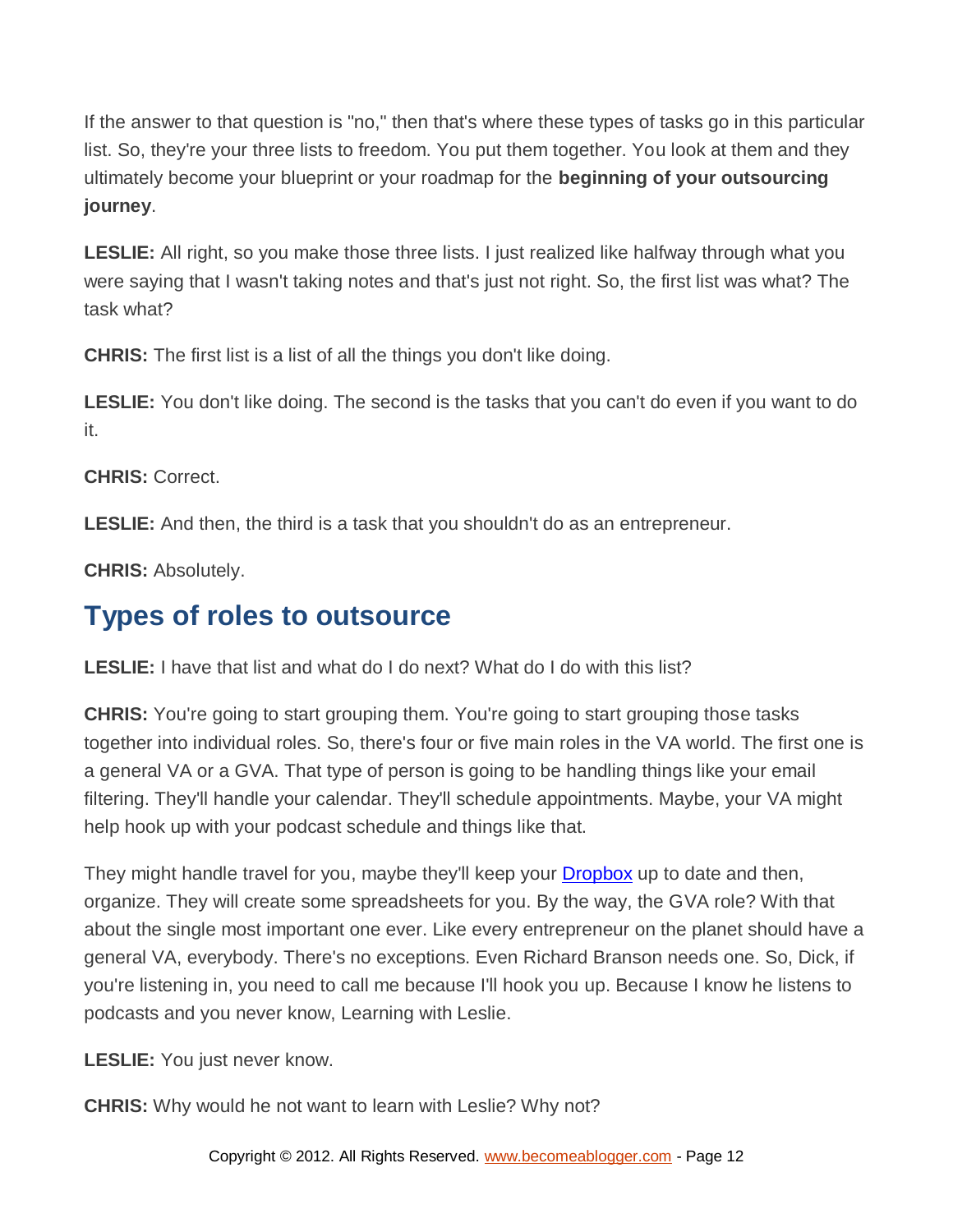**LESLIE:** I don't see why not. This **general VA**, do you recommend then, if I am just getting started, this is the first place I should look in terms of getting a virtual assistant?

**CHRIS:** Yes, without a doubt. There are so many tasks. Time is almost a valuable commodity as an entrepreneur and there are so many tasks that we need to do on a day to day basis in today's marketplace that suck out time dry. Social Media is a perfect example. You got to be in it to win it.



I don't like Facebook. I'm very vocal about it. I think it's a noisy horrible place but, the fact of the matter is if I want to build a community, if I want to get the leads that come from Facebook and all of that, there's a billion people on that s\*cker. I'd be mad from a business standpoint to not be active on it, right?

So, there are certain things that general VA can do for you. How about this? How about checking your voicemails on your Skype account? Transcribing those voicemails and sending them to you as you sleep through the night so that, when you wake up in the morning, you don't have to log in to Skype and listen to all these messages. You can scan them real quick via an email.

These are little things that they do for you. They are an utter God send and the list honestly goes on and on and on. Scheduling your tweets, putting together your Facebook status updates for you, updating your Pinterest boards, promoting your Facebook pages, commenting on blogs for you… The list honestly goes on and on.

GVA is where it's all about right there.

**LESLIE:** That's actually the first VA that I hired. My VA right now has been with me, man, over two years now. She has been a Godsend.

**CHRIS:** Talk about the top three or four tasks that that person does for you on a day-to-day basis.

**LESLIE:** Day-to-day basis… Email, that's huge. Transcribing my podcast episodes, that's another thing that she does on a weekly basis. She also… Man, she does everything. The biggest thing is email, managing my Facebook account for my Biology blog, she does a lot with that and the list goes… Almost everything you said here actually, except for this whole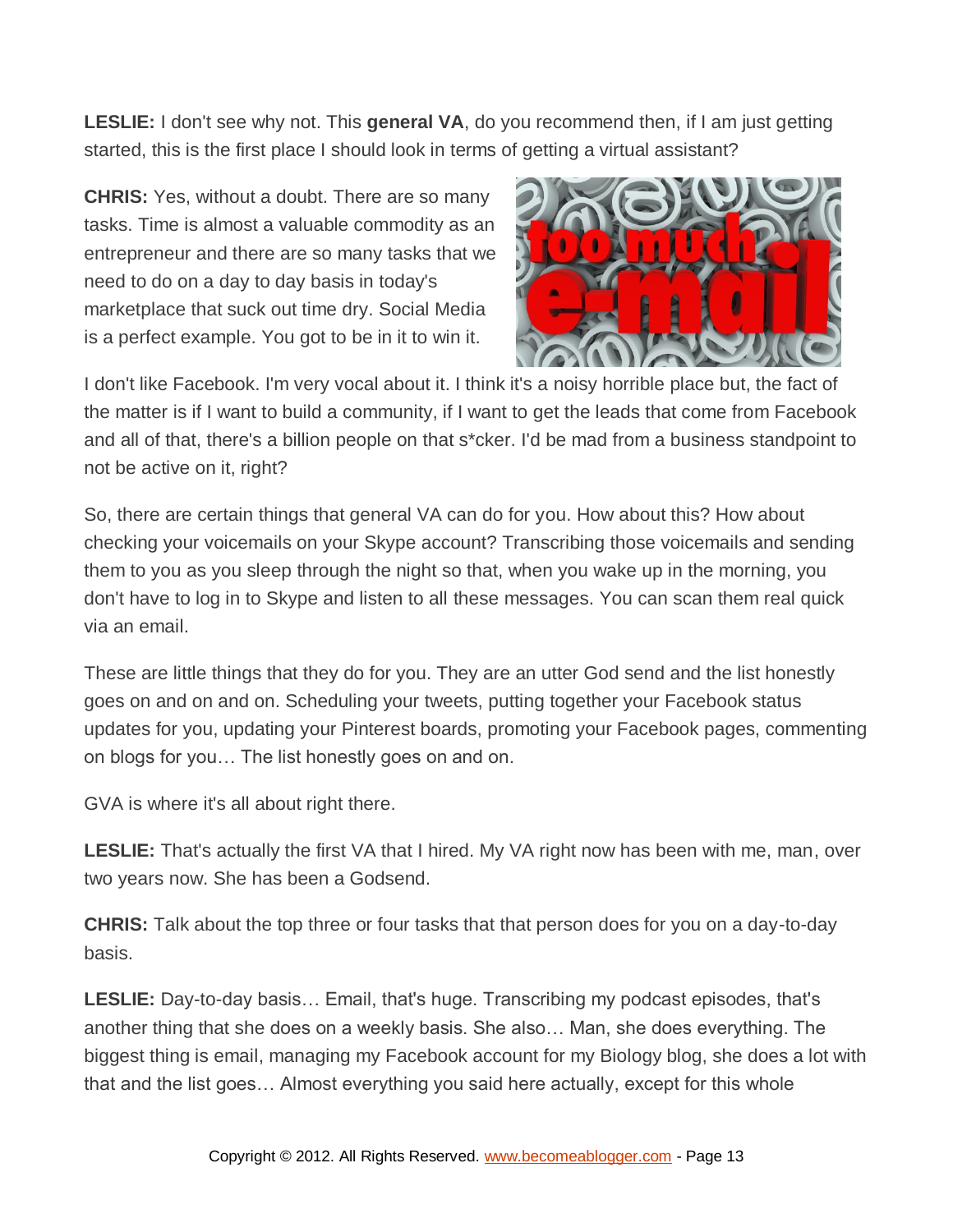checking voice mail thing, almost everything else, no scheduling tweets and pins but, Facebook yes. She does.

**CHRIS:** Right. I mean, you'd have a serious amount of work on your hands to deal with day to day without her being around.

**LESLIE:** No, I wouldn't be able to do it. I can't do it. I tried it before and it didn't work.

**CHRIS:** Right so. There you go.

**LESLIE:** Okay, so that's your GVA.

**CHRIS:** Your GVA is without a doubt is kind of like the silver bullet to the American… form London, you know what I mean? It's what's it's all about.

So, the second one is a **web developer**. A lot of people may not need this person on a day to day basis so, that's cool. If you need them 2-3 days a week then, just hire them part time. If you need them just every three months then, you hire them on a recurring project basis.

But, that's the other type of VAs, your web developers. They'll do things like keeping all of your Wordpress plugins up to date. They'll do backups of your site regularly. They'll make sure that everything is looking okay on the back ends of your C-panel. They're going to help you out with setting up email accounts and yes, a general VA might be able to do some of this stuff as well but, I like to really separate my roles. That's really what I'm all about. They'll build landing pages for you, all that sort of stuff. So, that's your web developer.

The next one is an SEO and I've started to use the slash here, **SEO / Web Marketer** because SEO has changed a lot over the last couple of years as we know. We got to be careful that we don't delve into any kind of black hat SEO tactics and things like that nowadays.

Really having a web marketing VA at your arsenal is a major thing. It's all about content, content marketing but, honestly speaking, I don't believe that I should be promoting my content. That's not a good use of my time. I'll create it. I love creating my content.

But, I'm not going to be sitting on Facebook and Twitter and wasting my time tweeting links out to it and things like that and all that sort of stuff. My time is way more important than that. I can get my general VA to handle that stuff and I can get my web marketer to handle that stuff as well more specifically.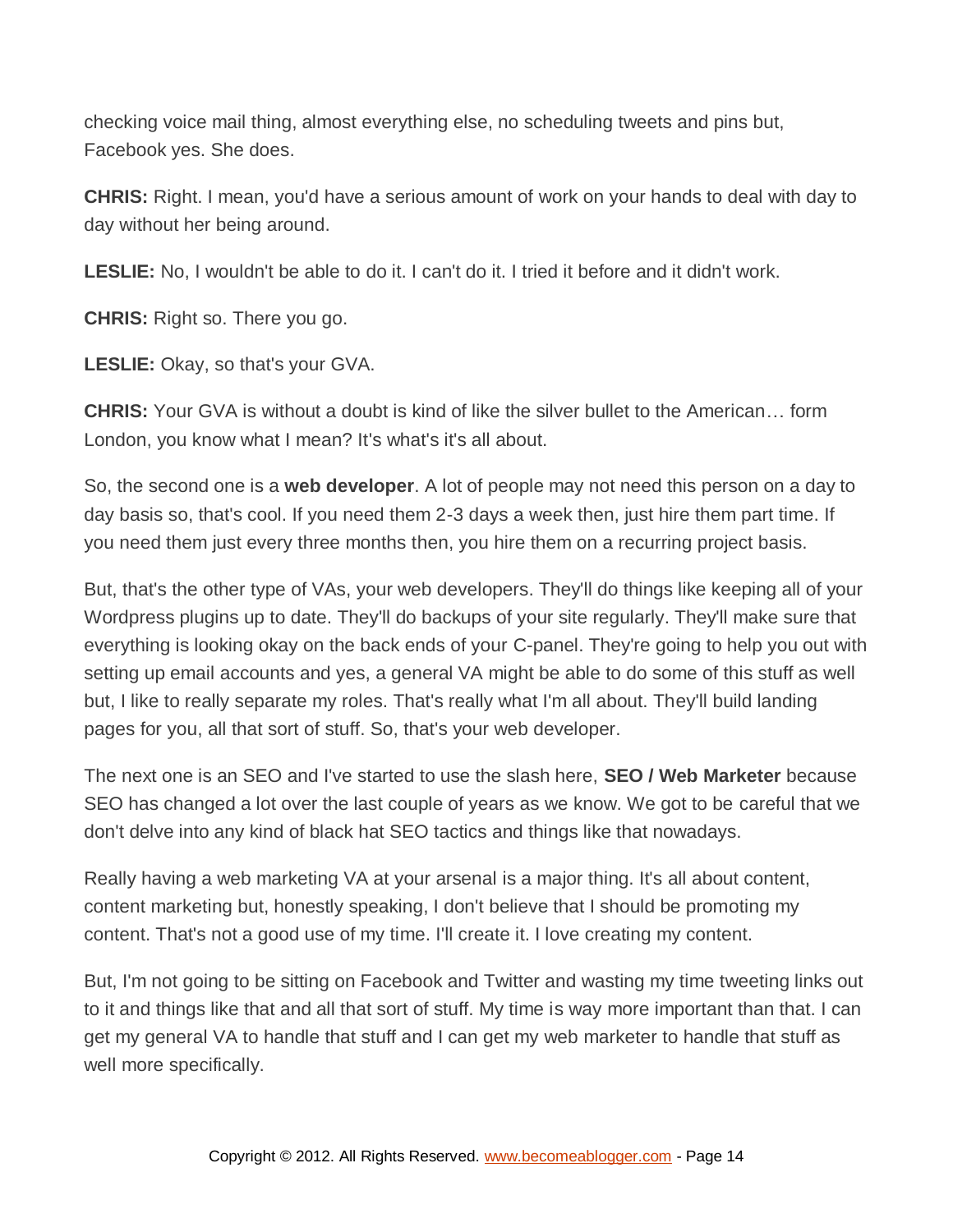So, a lot of that, the more SEO type stuff, internal link building on your site, all that sort of stuff that might have been a little bit more hard core a couple years ago now are starting to delve more towards social. That person now will also handle all of my email newsletter marketing and stuff like that, as well. That's that one.

Then, you go to **content writer**. So, if you're doing a lot of niche site stuff or if you're just doing a lot of content for your business blog or whatever, they can help create that content for you. They're also a dab hand because they're writers. They're a dab hand at transcription, blog commenting, keyword research, stuff like that and then, finally, you come into the new kid on the block sort of type thing and that's your **video editor, your audio editor, your mobile app developer**, that sort of type of thing. There are two or three other roles that are really starting to shake the virtual world, slowly but surely the last eighteen months or so.

## **How to train your VAs**

**LESLIE:** Okay, awesome. So, those are the different types of VA. We have general VA, web developer, SEO / Web marketer, content writer, and video/audio editor, etc.

Let's say, I have decided I need a general VA. I'm going to go ahead and hire a general VA and maybe she's working for me 20 hours a week, maybe it's just ten, whatever I decide to go with.



How do you go about making sure that that person is doing what you want them to do and it's really helping your business? In other words, do you provide them with training? How do you do your instructions? How do you do all of that? What's your take on that?

**CHRIS:** I love these questions because you're asking, you know [*laughs*]. This is the stuff that I like because you're asking for your audience.

**LESLIE:** Definitely.

**CHRIS:** But, I'm giggling on the inside a little bit, that's all because you're great at all this stuff yourself. So, okay.

Copyright © 2012. All Rights Reserved. www.becomeablogger.com - Page 15 First and foremost, how do you train them? Straight out the gate, I want to say, "No VA is going to come to you fully trained in exactly the way that you want them to perform for you." They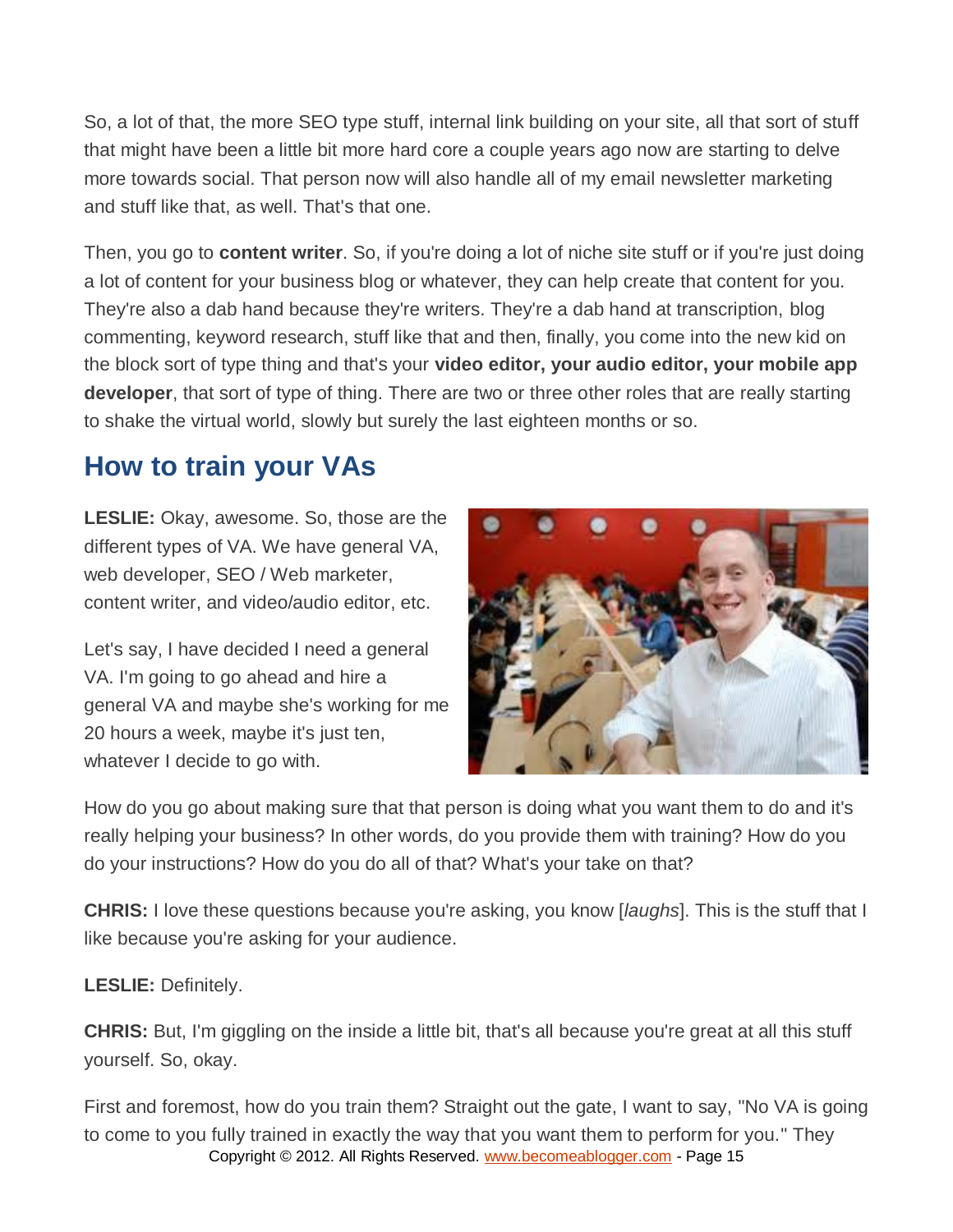might know how to do this task and that task. They might know how to put this report together and that report together but, ultimately, every entrepreneur on the planet is very, very different in the way that we want things done.

Out of the gate, you got to spend some quality time with them, showing them exactly how you like things done. For me, that means video. That means screen capture.

You're going to use something like [Jing](http://www.techsmith.com/jing.html) to capture the short five-minute video clips which are great because you can show them how you want your YouTube channel updated or how you want your blog post laid out in the Wordpress dashboard or something on those lines. You show them really quick in a five-minute video. They have the ability to replay that video four or five times if they have to to get your instructions properly.

But, you know what else you're doing? With every video you create, you're creating and you're adding to an encyclopedia of internal training just the way you want it done video by video by video which means that if you continue to grow your virtual team, you don't need to go through all that training again. You can just prompt them off to one of those videos in that Dropbox folder and it works really, really well.

So, video is what it's all about when it comes to training. If not, obviously, a combination of radio and audio is absolutely fine as well. But, I have found without a doubt, video is the best way to be able to train VAs because genuinely, you can get your point across in a visual format. They can follow. They can see what you want and how you want it done and it just cuts out a lot of mistakes straight out the gate.

**LESLIE:** Okay, so let me ask this question about that specifically because I have done both video and also written. With new media, with the stuff that we're doing online, things are changing so quickly. How do you keep that updated?

If you have an article that's written in **Evernote** or in Dropbox, or whatever the case might be, you can easily go in there and tweak a few things if certain things change. What do you do when you're focusing more on video for training?

**CHRIS:** I got to re-shoot. There's no doubt about it. If you do a video on how you want your email newsletter put together in Aweber and then, Aweber 12 months later, they decide to change the database or rather the dashboard, you got to re-shoot. There's no two ways around it.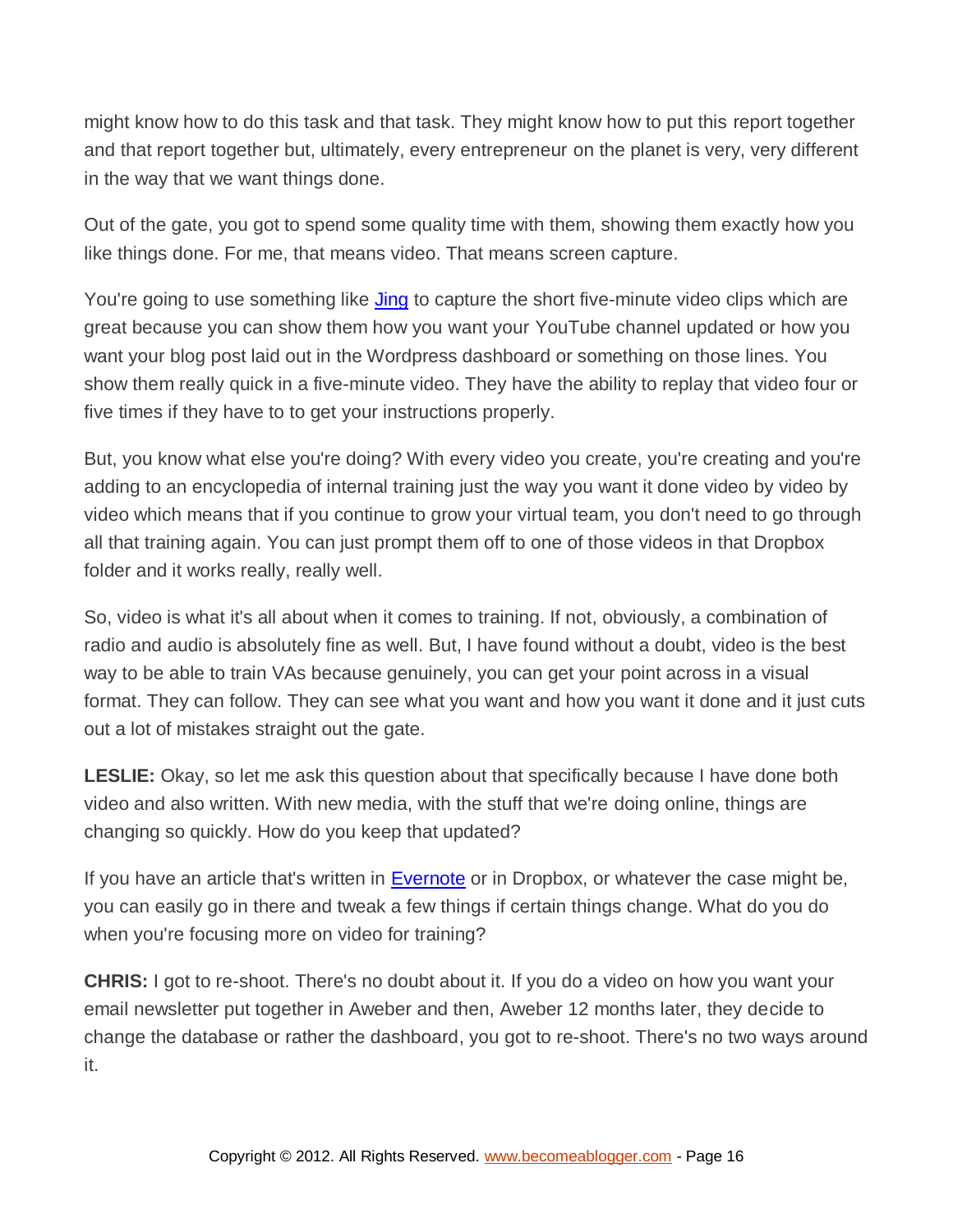Yes, there's pros and cons but, honestly, from what I have seen across the board, video is the best way to train your VA.

**LESLIE:** Okay, sweet. So, that's for a general VA and many of the other things. But, if you're hiring someone that is doing something that you absolutely can't do, how do you do that?

**CHRIS:** It's a tough one. I think it comes down to communication above and beyond everything else because ultimately, if you're not a coder and you've hired a web developer to code a landing page for you, I don't know whether you're any good at PHP or whatever, I look at a page of codes and I start vomiting.

#### **LESLIE:** [*Laughs*]

**CHRIS:** It's like… Take me to a happy place. I wouldn't know what the hell all that means but, I know what I want. I know what I want the final outcome to be, right?

So, it's about communication. I found that particularly when you're working in a time-sensitive environment, where maybe you're working on one particular project or one particular task that you need done in a short space of time, just being available for the VA is sometimes enough for them to be able to fire a quick question via Skype or email or something and just give that initial feedback.

Also, we are visual creatures, right? If you don't want to shoot a video but, you want to show a rough layout on how you want, for instance, a landing page or a home page on a blog to look like, draw it out. Take a photo with your phone and upload it at Dropbox. At least, they've got some kind of idea rather than just saying, you know, pointing at another website and saying, "I want that."

Because you know what they're going to do, they're going to copy it line by line by line of code and then, you could have either copyright issues or it's not going to look the way you want it to look ultimately and all that sort of stuff.

So, I think communication is key and even though they're going to know that you don't really know what they are doing, as long as the communication is there and you're a nice person to work for, I think you'll find that the chances of yourself getting screwed over in some capacity are going to be pretty slim because particularly, here in the Philippines, people here, they genuinely love to work people overseas. They need it. They need the job. They need the work.

And so, if you're a nice person they work for and the communication lines are wide open, you'll be just fine.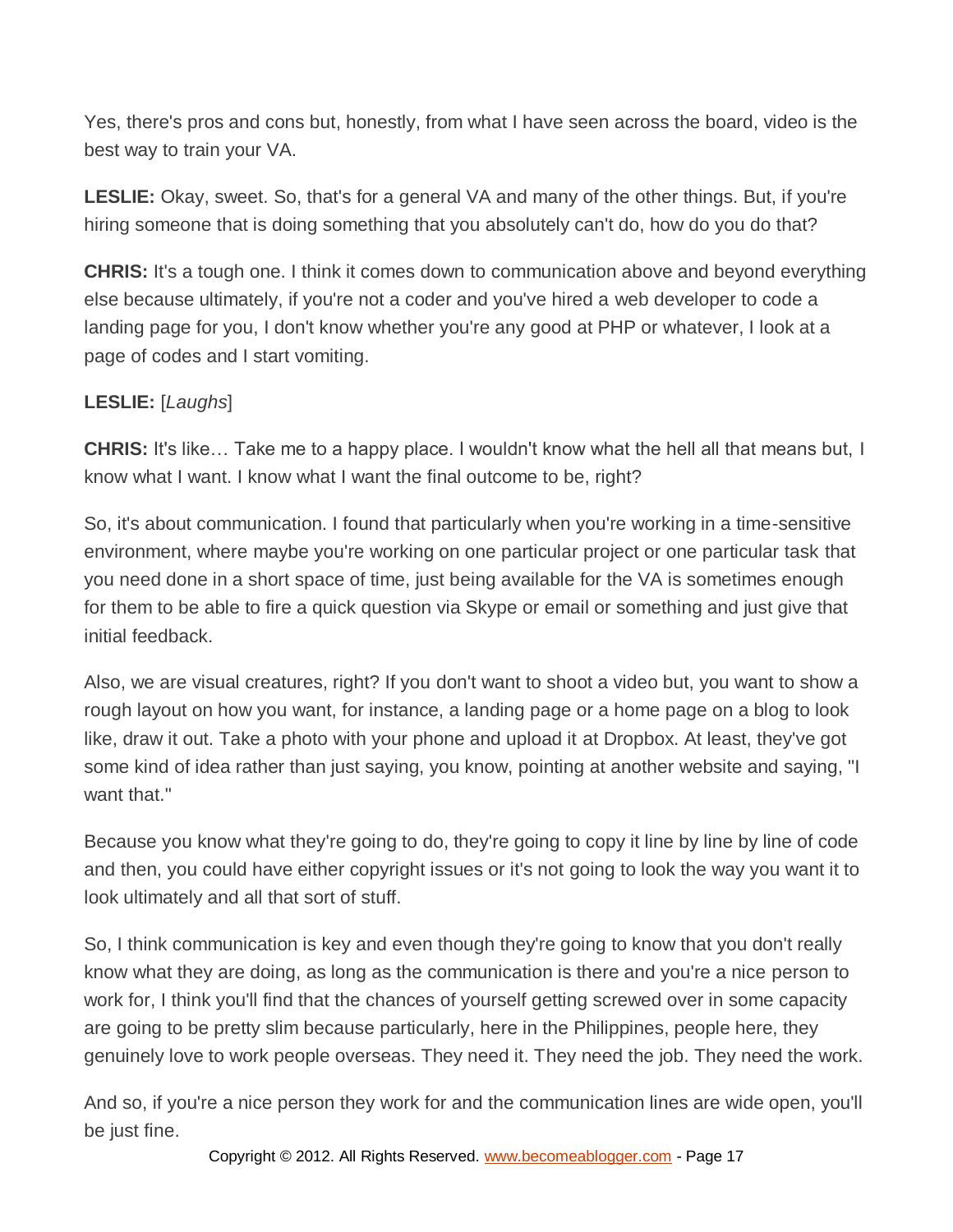**LESLIE:** You are very much into outsourcing specifically in the Philippines. I am also. Why Philippines?

**CHRIS:** My view has changed over the last couple of years. I think it's because (a), I was drafting the book even without the deal that I got for Virtual Freedom and I wanted to make sure that the book was very unbiased read in regards to where you should be building your virtual team.

Obviously, I mentioned the Philippines. That's a given. I've lived here for 13 years but, I believe the best place to find people is where you're going to find the right people for the job. That's really my… My mindset has shifted quite a bit the last 18 or 24 months or so.

I have VAs in the US. I have VAs in the UK. I haven't worked with anybody in Australia. Yes, it's not because I don't like Aussies. They're very nice people but, I haven't come across anybody that could handle something for me but, the Philippines in general, there are two or three major things that it's got going for it.

First and foremost, the financial side of it. You will pay a Filipino GVA about 1/3 of what you will pay somebody in the United States to do the same role, maybe even a quarter depending on experience levels and things like that. They will get the job done just as well, sometimes better as well based on my experience.

The second thing is, and we're talking about communication a minute ago, here in the Philippines, the Philippines, I think is like the third or the fourth largest English speaking country in the world. So, literally, the entire education system is in English. Everything.

They actually have a class at high school to teach Filipino dialects because they do, all the other class is in English. Not a lot of people know this. Everything is in English here.

My son who is five years old, born and raised here in the Philippines can hardly speak a word of Filipino because all of his kindergarten and preschool stuff has been in English. Now, he's actually at, believe it or not, a Filipino class once a week so, he'll try and pick up individual phrases here and there.

So, the English communication levels of Filipinos is huge compared to some other countries where English could be construed as a second language, right? That's the other thing.

Copyright © 2012. All Rights Reserved. www.becomeablogger.com - Page 18 Thirdly, very God-fearing hardworking people. I have yet to come across a Filipino that is not hardworking and very loyal to an employer who genuinely pays them properly and looks after them well. I hear all these horror stories and stuff but, if you're going to treat your virtual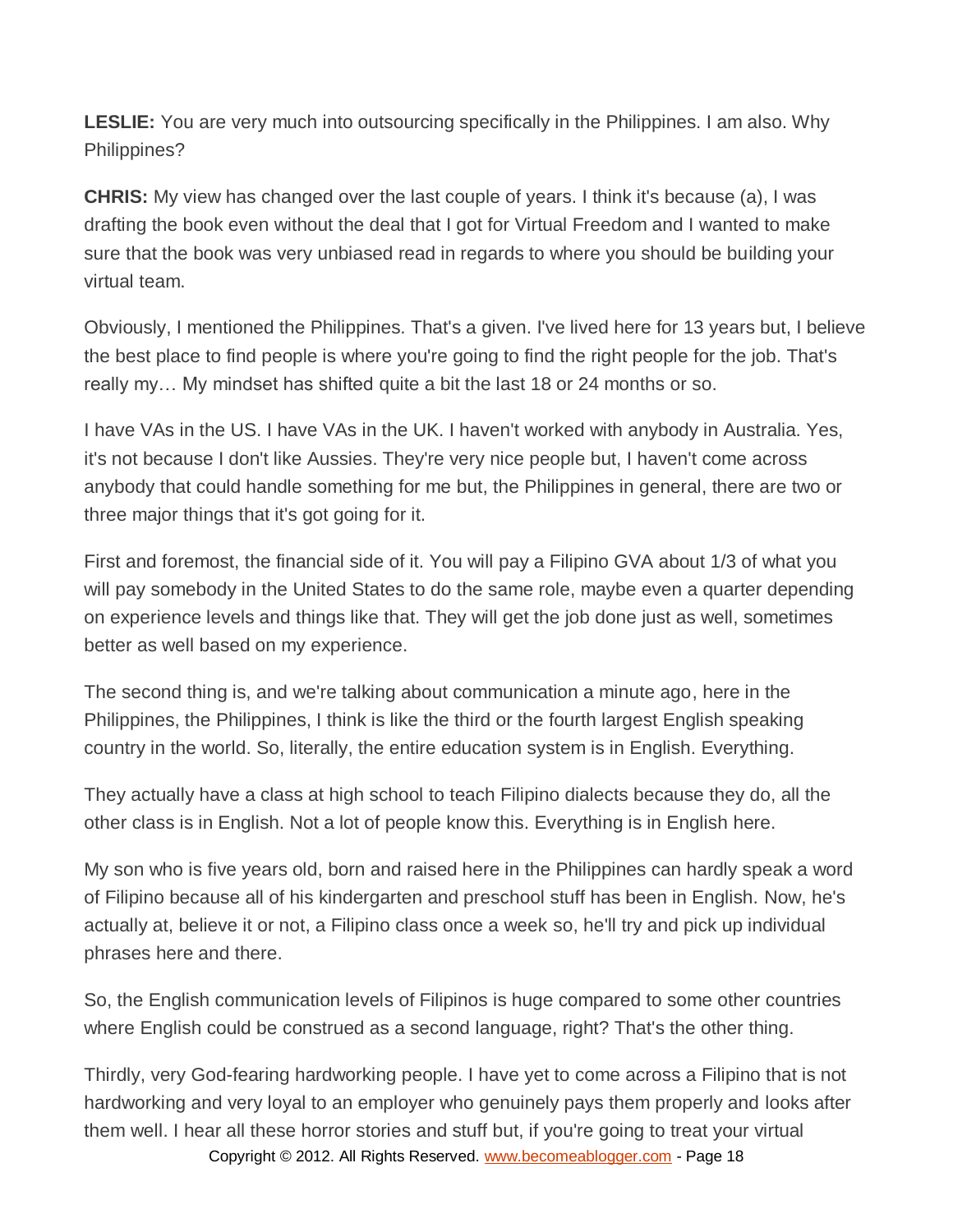assistant in the Philippines like crap, yes, they are going to quit. Of course, they are going to quit.

But, if you treat an employee in America like crap, they quit on you there as well. There's no difference. So, really just paying them what you feel is fair and worth and what they're worth rather is very important. I hate it when I see this so-called 'gurus' on the Internet which we'll remain nameless but, you know who you are if you listen to this, you cannot find a Filipino virtual assistant that is going to bring any value in your business for \$1.50 an hour. Stop putting that on the Internet. It can't happen. You're not going to find a Filipino VA that are going to handle your Social Media, build your websites, create your SEO strategy and implement it, do all your video editing, tie your shoe laces, make a coffee and pick up your dry cleaners… it's not going to happen!

That's a super VA. They don't exist. Stop telling people you can get this stuff. I hate that. Just paying people what they are genuinely worth, being a good guy. Believe me, Filipinos will work with you for a long, long time.

I have about 280 Filipino employees throughout the course of my three companies here. I can tell you right now, hand on my heart, I would not be where I am today, I would not have enjoyed the level of the success that I have if that had not been for my Filipino employees. Plain and simple.

## **Tools to use for virtual assistants**

**LESLIE:** Okay, so there's so much we could get into and we're kind of running out of time. I want to end on this. What kind of tools do you use or what types of tools should the average bloggers that's getting into virtual assistance and all that stuff for managing the virtual assistants and communicating and those types of things. What are you top tools that you recommend?

**CHRIS:** A good way to start out is by keeping things very simple beginning. I think like Skype and Dropbox are very, very important. Obviously, Dropbox from a file sharing standpoint. It's just super easy, right? It's very easy to get set up and it's very quick and reliable. Try and keep everything online as you possibly can meaning "in the cloud."

Things like the Google Calendar, the GCal using Gmail if you want them to filter through your Gmail and things like that. Dropbox is great. Skype for communication is good because you can just type in that very quick, one line message that you might want answered.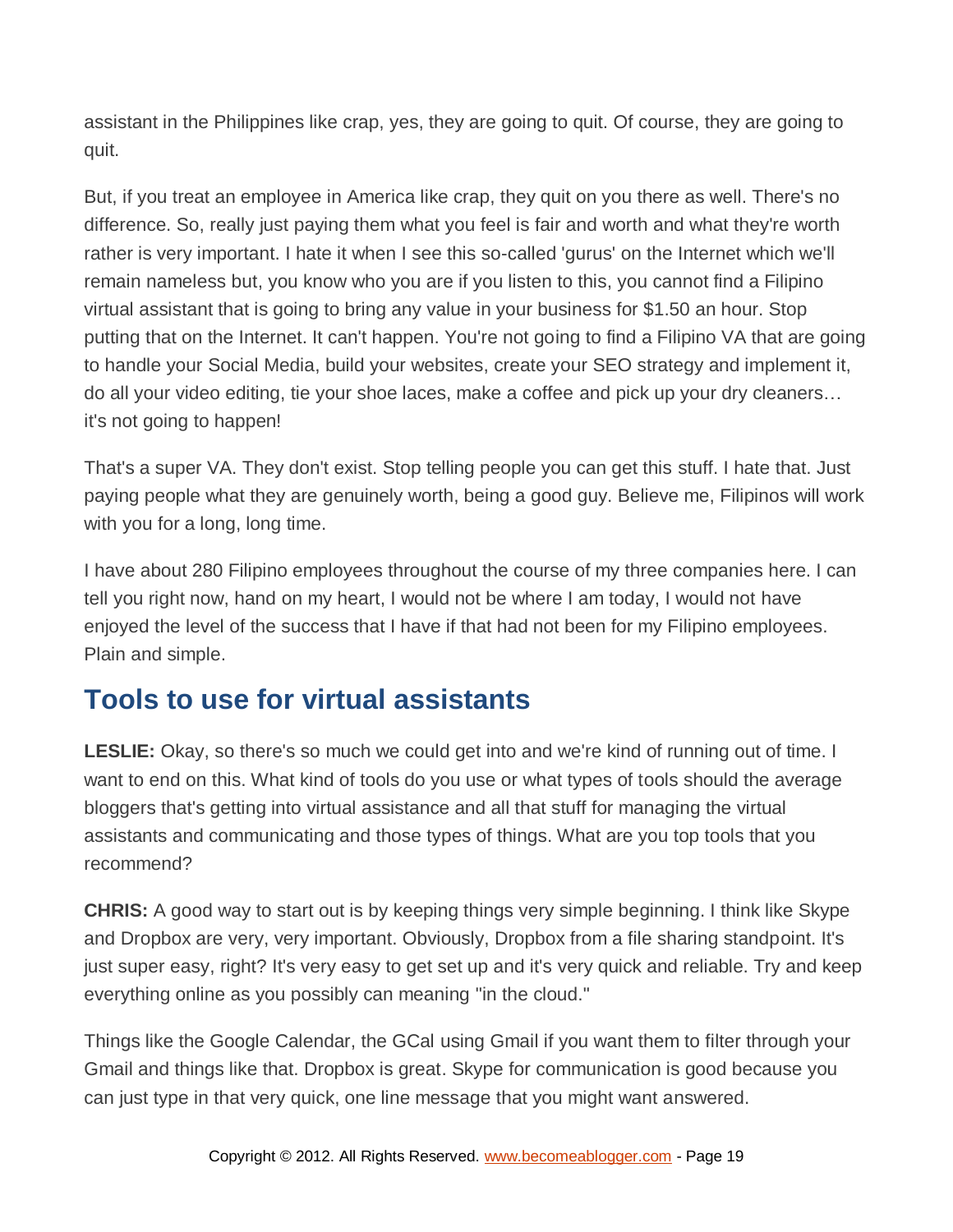But, there's a lot more. You could start getting a little bit sexy and bring it up just a notch or two, start talking about project management systems. Project management systems we really rely to manage and work with your VA within that web-based portal, right?

That actually is a good thing because it will cut down on email and every entrepreneur on the planet wants to have less email. There's no doubt about that. It also enables things to be discussed in a general environment. So, if you have one particular project that you're working on, everybody can stay super focused and productive on that.

So, a couple of really good ones that are out there [Basecamp](https://basecamp.com/) is very, very strong. [Asana](https://asana.com/) which is brilliant. I use that with all of my employees and it's 100% free. I love it. [Huddle.com](http://www.huddle.com/) is another really good one as well and there's four or five more out there that you can potentially use but, a project management system is kind of really taking it up a notch.

Two or three months in, boom! Let's take it up, let's give it a little bit more focus and a little bit more streamlined.

Then, you know, things that the training tools and stuff, we talked about Jing, you can even send them across a website like [Mind Tools](http://www.mindtools.com/index.html) which can kind of help them upgrade their own personal skills in terms of the professional side of things and stuff like that, as well. [Udemy](http://www/udemy.com) is another really good source for training materials. There's just so many different things out there... **[Evernote,](http://www.evernote.com/) Lastpass**, [42:19], there's a whole lot of different stuff that's out there, some really, really good tools that makes life so much easier.

**LESLIE:** Man, thank you so much. A lot of those tools are tools that I use. I use Basecamp and I use Evernote and Dropbox, Lastpass, yes, a number of them.

Anyhow, Chris, thank you so much. I know that my audience got a ton of value from this so, I really appreciate you coming on here.

**CHRIS:** That was a pleasure man. It was really good to hang out.

**LESLIE:** Awesome. Hey guys, you want to check out what Chris is up to? Head on over to ChrisDucker.com where you can consume his content, learn more about his virtual lifestyle. You can listen to his podcast and you're going to get a lot of value from that. As usual, thank you for listening to this episode. I hope you got a ton of value and if you're enjoying it, I'd appreciate it if you can hop over to iTunes and leave an honest review. That helps with additional visibility for the podcast and makes it so that people can find this message. This is a good message – Changing the world one blog at a time.